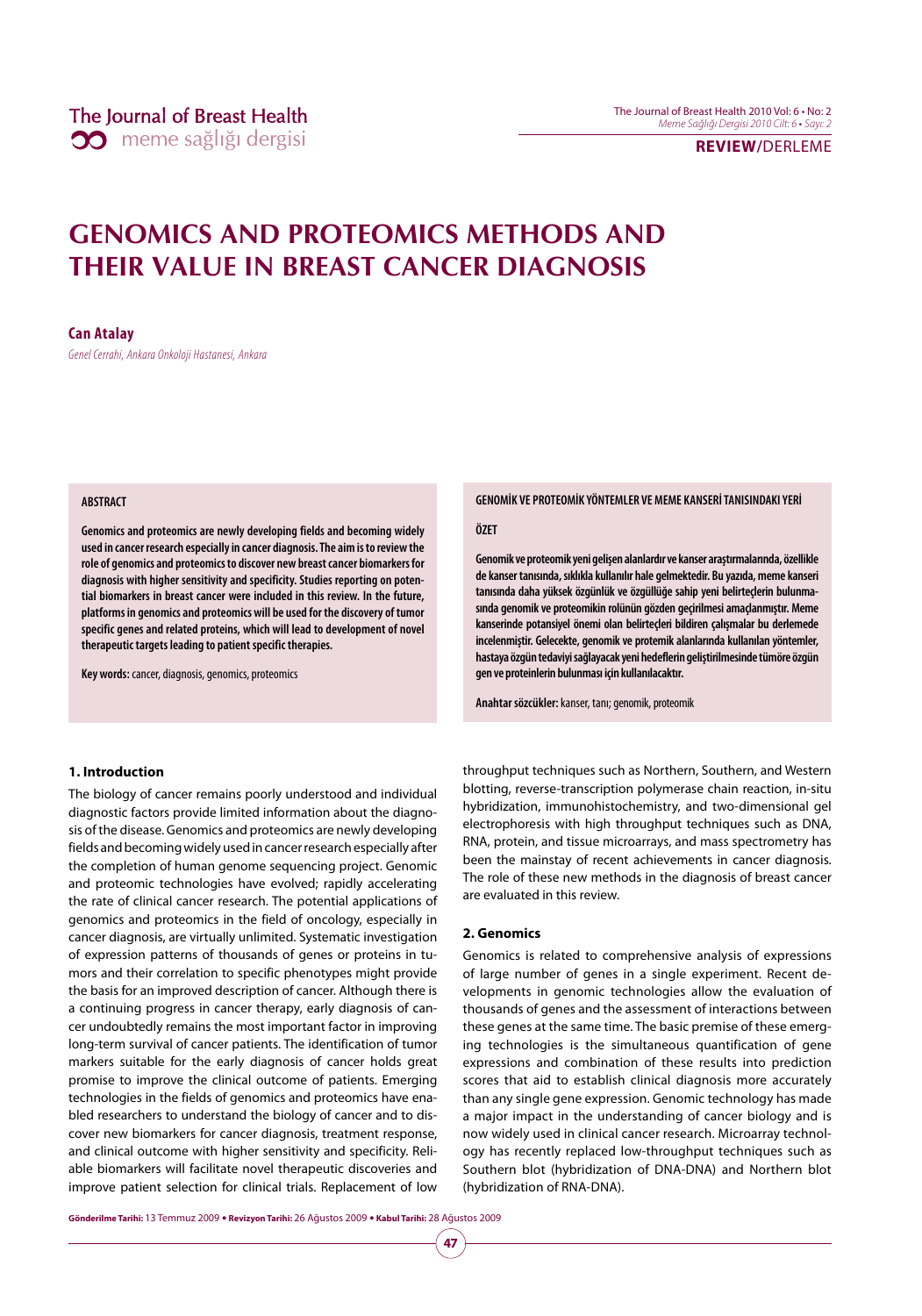#### 2.1 Platforms in genomics

Low-density and high-density arrays are the principally used methods in the field of genomics. In addition, real time quantitative reverse-transcription polymerase chain reaction (qRT-PCR) helps further defining gene sets described in microarray experiments. DNA microarrays are the primary tools used to perform gene profiling in cancer. Brown et al. have pioneered the development of high-density microarrays, which now have become the key technology in biomedical research (1). The process mainly consists of three steps: (1) array construction, (2) sample preparation and hybridization, and (3) image and data analysis. A microarray is a solid support (nylon or glass) containing thousands of different gene fragments called probes, which consist of either oligonucleotides or complementary DNA (cDNA). Study sample containing a mixture of unknown RNA or DNA is named as target and hybridizes with the probes if it contains the genes present on the microarray. The probe is immobilized on dot blots and microarrays, and, in contrast to this, target is immobilized on Southern and Northern blots. Probes labeled with fluorescence or radioactivity emits signals. These signals, present in each probe, are detected, quantified, and specialized hardware and software are utilized to give gene expression profiles. Data can be used to differentiate between normal and tumoral tissues, to gather information about the prognosis of the patients, and to discover the genes playing key roles in cancer biology for further manipulation in treatment.

The main difference between low-density and high-density arrays lies in the number of genes or samples studied in a single experiment. Dot blots are low-density arrays and are produced manually by spotting gene specific probes on a membrane. Labeled targets are added onto dot blots for hybridization and visualization via autoradiography. With the development of automated systems, spotting thousands of DNA fragments onto a single array became possible. Current technology enables the placement of over 50,000 elements on standard glass microscope slides. The most commonly used DNA microarrays can be categorized according to their method of manufacturing into two groups as robotically spotted microarrays and microarrays produced by synthesizing the DNA probe directly on the supporting material. Early microarrays deposited PCR amplified cDNA clones as probes, which resulted in variability in probe sequence between different clones. Recently developed microarrays utilize synthetic oligonucleotides as probes, but this requires information on gene sequence. In addition, cDNA quantity may change between various prints when spotted cDNA microarrays are used. These microarrays are analyzed by hybridizing two differently labeled targets and one of these targets is a reference RNA sample that is used as an internal control. In contrast, other group of microarrays works on a single sample instead of a mixture of two samples and the ratio of gene expression of two samples is compared. These microarrays contain short (25-mer) oligonucleotides directly synthesized on the substrate with photolithography method (2). Oligonucleotides comprise of probes, which contain a transition at the 13th base used to detect non-specific hybridization. This method of production decreases the possibility of variation due to the printing procedure allowing for one-color detection and comparisons to be made between arrays.

Low-density arrays and RT-PCR are utilized as validation techniques when a limited number of genes are determined to play a role in cancer with high throughput methods. Low-density arrays can be divided into two categories as custom-made spotted cDNA or oligonucleotide arrays with a limited number of genes and high throughput microfluidic cards based on real-time PCR assay. Custom-made low-density arrays resemble high-density arrays with more tailored gene content. On the other hand, high throughput microfluidic cards are composed of 384-well plates containing reagents and probes required for RT-PCR manufactured using automated systems. These arrays provide less experimental variations with higher standardization. However, for lowdensity arrays to be cost effective, hundreds of genes determined in high-density microarrays should be evaluated.

Another platform used in genomics studies is qRT-PCR, which is commonly utilized to validate a small number of genes in a small number of samples. This method requires 5-10 ng of RNA and detects the quantitative relationship between the amount of target sample and PCR product. This relationship can be determined "real-time" and the term "real-time" PCR denotes to the detection of PCR products as they accumulate. Available qRT-PCR systems utilize a set of primers and fluorogenic probes and the amount of fluorescence is measured at each amplification cycle, providing information on "real time" changes in the amplification product. Identification of the PCR cycle where exponential growth phase starts enables accurate quantization of gene expressions in study sample. However, there are risks of cross-contamination and experimental variations whenever this method is applied and this is reduced by optimization of each reaction with new primers. PCRbased low-density arrays can be widely used in laboratories at a reduced cost and time.

#### 2.2 Genomics applications in breast cancer

In breast cancer, three genes were identified to express differentially between abnormal (atypical ductal hyperplasia, ductal carcinoma in situ, and invasive ductal carcinoma) and normal breast cells. Two of these genes are highly expressed in cancer cells and are coding for cytosine-rich intestinal protein 1 and hematological and neurological expressed sequence 1. The other gene is coding for the second epithelium restricted Ets transcription factor and is expressed at lower levels. Although previously mentioned studies suggested a few new biomarkers for breast cancer, the results reported in these studies should be cautiously evaluated due to the lack of standardization in most of them.

## **3. Proteomics**

Proteomics can be defined as the detection, identification, and quantification of all proteins present in a particular tissue, organ, and organism to provide accurate and comprehensive data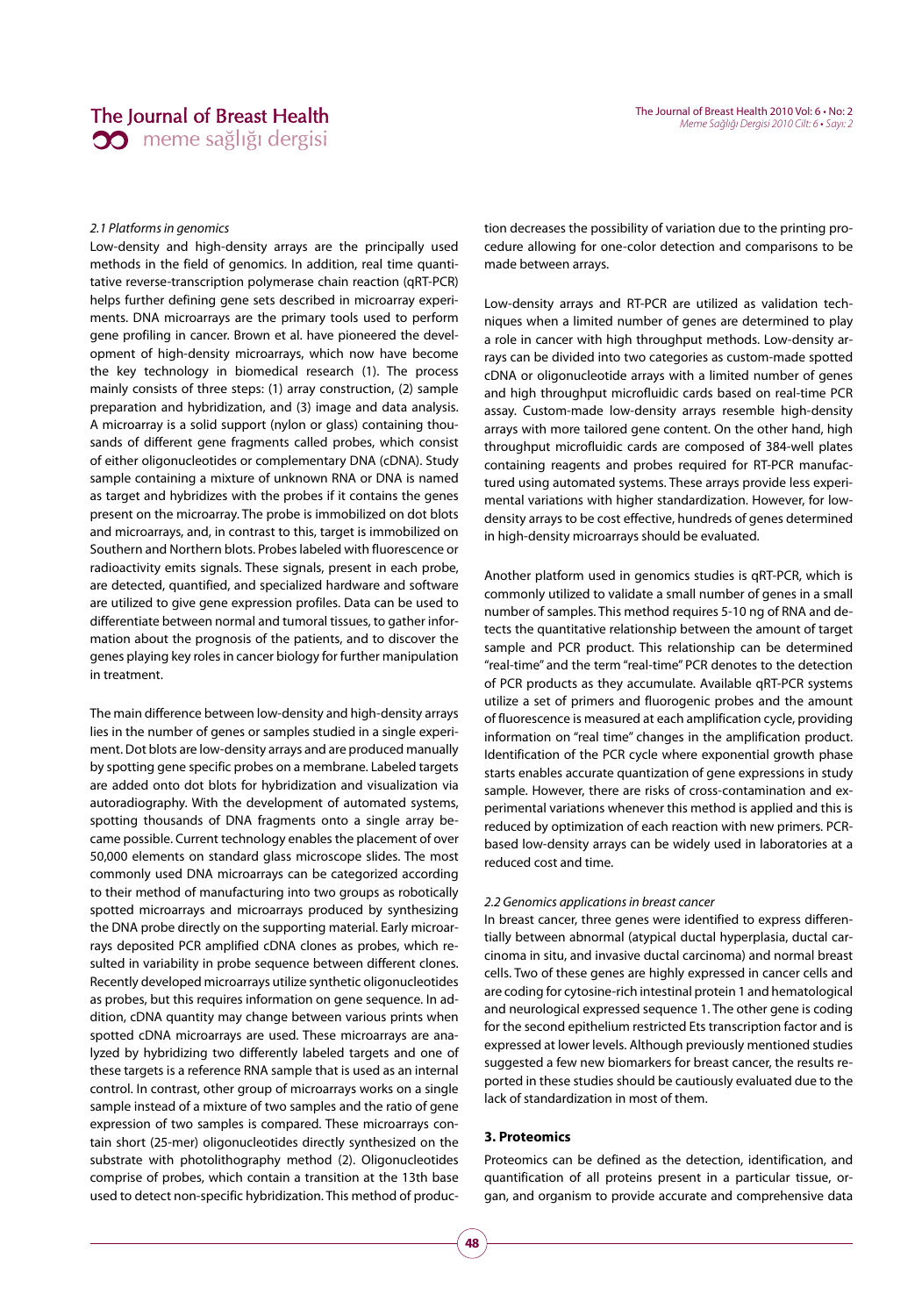about that system. Proteomics elucidates the properties of proteins, which cannot be understood by analyzing gene expressions such as post-translational modifications, compartmentalization of proteins, and formation of multi-protein complexes. Complete sequencing of human genome has led to the assembly of protein databases, which increased the speed of developments in proteomics research. Although there are about 20,000-30,000 genes in the human genome, due to alternative splicing and sequence deletions, human proteom consists of approximately a million different proteins which makes proteomic research even more difficult. However, methods used in proteomics allow the validation of multiple markers at once, greatly decreasing the study time.

### 3.1 Platforms in proteomics

There are various techniques utilized in the field of proteomics. Recent advances in technology have increased the resolution, accuracy, and speed of separation of peptide and protein mixtures to smaller number of proteins per fraction using chromatographic techniques, labeling and detection of proteins and antibodies using multi-color fluorophores, imaging equipment, computer software, and analyzing clinical samples without any extensive preparation with high throughput capacity (3). Enzyme-linked immunosorbent assay (ELISA) and immunohistochemistry (IHC) are standard methods in clinical laboratories whereas Western blot and immunoprecipitation are frequently used in basic science laboratories. Two-dimensional (polyacrylamide) gel electrophoresis was the most commonly used method to study differences in protein expression between two samples such as cancer and normal tissue. It sequentially separates proteins by their charge and molecular weight, but this technology cannot effectively separate and distinguish proteins below 10 kDa. In addition, it is a very labor-intensive method, and has limited resolution for the analysis of large numbers of proteins. Each protein has to be excised from the gel and the peptide fragments analyzed using mass spectrometry (MS). Although two-dimensional gel electrophoresis cannot separate complex mixture of proteins, subsequent protein identification can be accomplished. In addition, high-performance liquid chromatography, two-dimensional liquid chromatography, or capillary electrophoresis uses columns or multiple capillary loops to separate proteins on the basis of size and charge.

Various ionization techniques such as matrix-assisted laser-desorption and ionization (MALDI), surface-enhanced laser-desorption and ionization (SELDI), and electrospray ionization have revolutionized the detection, identification, and structural characterization of proteins. Although these techniques enable the measurement of small protein molecules, it is possible to measure molecular weights above 200 kDa by first fragmenting the proteins. Rapid expansion of gene and protein databases has allowed the identification of proteins with greater ease. MS techniques analyze peptides, proteins, and polynucleotides as ions and distinguish them based on mass-to-charge ratio (m/z). Protein chips used in SELDI MS contain multiple spots with varied surfaces including hydrophobic, ion exchange, and metal affinity binding surfaces or normal chromatographic surfaces. MS output is

shown as a chromatographic pattern with peaks at a given m/z. The resolution of MS unit directly correlates with its sensitivity. MS resolution capability varies between older and newer machines, proteomic chips containing different chromatographic surfaces, and different bioinformatics programs that reveal other discriminatory peaks.

Mass spectrometers are generally composed of three devices: (1) an ionization device which volatizes and ionizes the sample, (2) a mass analyzer which separates ions depending on their m/z ratios, and (3) a detector which detects ions after separation. After the separation of proteins or peptides, they must be ionized into a gas phase before MS analysis. Liquids can undergo electrospray ionization and MS analysis. On the other hand, solids can be ionized by MALDI or SELDI. MALDI technique utilizes a small volume of sample (<1μL) and digested proteins are mixed with an organic acid matrix. Molecular ratio of matrix to sample should be in the range of 5000-10000 for a better analysis. Upon drying, sample and matrix co-crystals form and change into an ionized form when irradiated by an ultraviolet laser. As a result, singly charged ion species are formed and ions accelerate through an electrical field in a time of flight MS which seperate them by their m/z. As the ions reach the detector at different times, a peptide mass profile is created reflecting the protein composition of the sample. MALDI analysis is well suited for resolution of proteins <20 kDa. One way of identification of proteins is by comparing the peptide mass profile to masses published in protein databases. However, there are certain limitations with MALDI technique such as signal background problems resulting from contaminants, which have hindered it from being used as a high-throughput screening tool for proteins in complex biological samples.

In order to overcome the limitations related to MALDI, SELDI method has recently been developed for protein analysis and it was first described by Hutchens and Yip (4). The SELDI method captures proteins from various body fluids on diverse biochip surfaces using modified chromatographic techniques. Biochip surfaces can vary due to their chemical properties as hydrophobic, ionic, and immobilized metal affinity capture and due to biochemical properties as antibody, DNA, enzyme, receptor, and drug covered surfaces (5). Proteins are combined with energy absorbing molecules at the surface of the biochip and pulsed with a laser into a time of flight MS. Proteins interact differently with different surfaces and this results in different mass spectra. A disadvantage of SELDI method is its inability to identify individual proteins from mass spectra and this is because SELDI method can only analyze small intact proteins. As a whole, advantages of MS technology are faster evaluation of small amount of protein samples, simple sample preparation, analysis of complex mixtures, and better data analysis.

On the other hand, electrospray ionization analyzes samples in solution instead of on platforms. Pushing the sample solution through a thin needle biased at positive voltage, which faces a grounded sampling skimmer electrode forms ions. Spraying proc-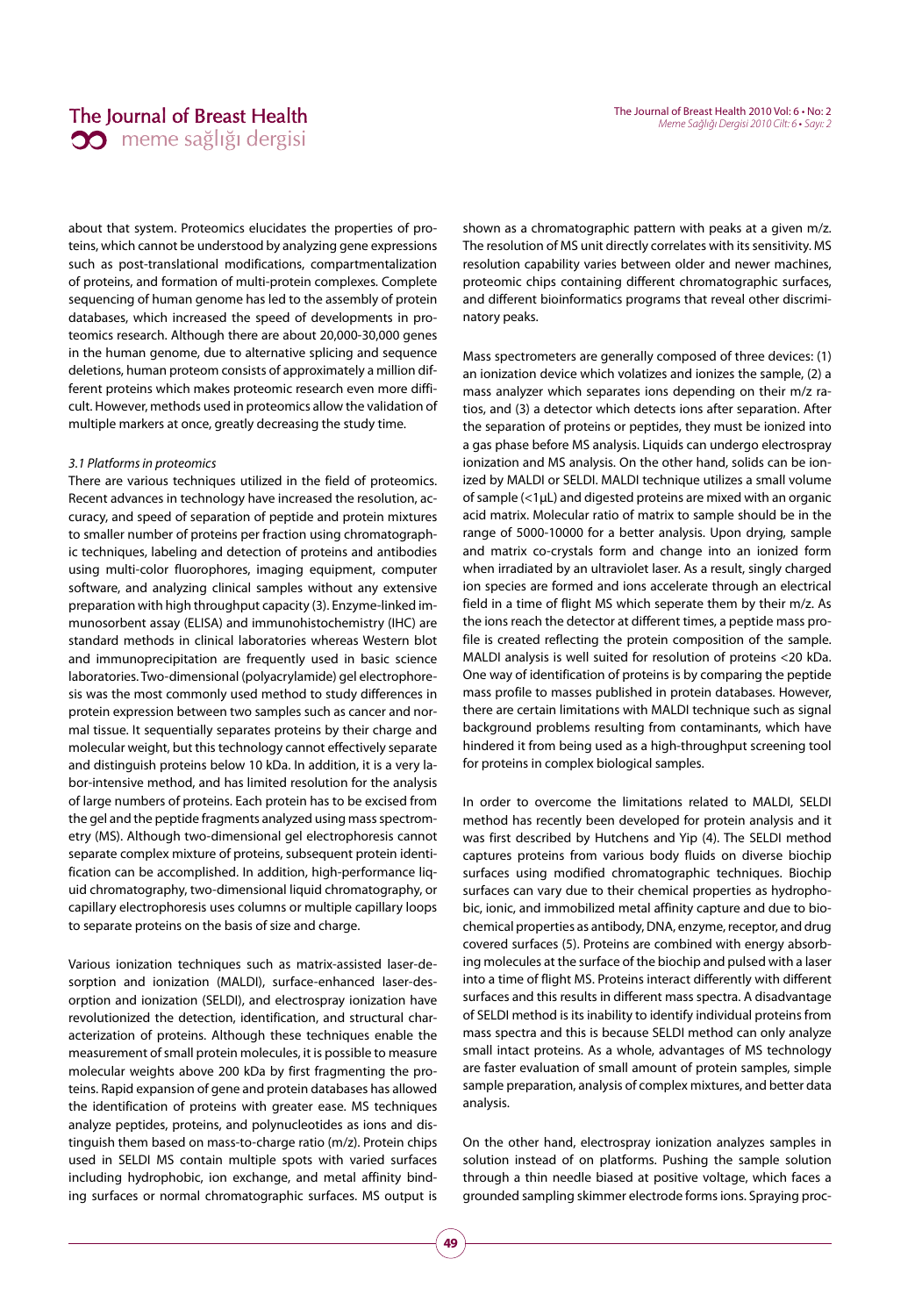ess forms very small droplets which progressively desolvate liberating ions. For proteomic analysis, sources are operated with flow rates between 0.5-1.5 μL/s and 0.02-0.5 μL/s. In electrospray ionization, m/z distribution for ions is below 4000 and around 800- 1000. Ions produced by electrospraying carry multiple charges, which makes the analysis of complex mixtures difficult.

Another tool used to analyze proteins is protein-microarrays, which rely on the same principles as their DNA counterparts. This method principally depends on binding of antibodies and/or antigens to glass microarrays allowing the simultaneous assessment of thousands of proteins. Protein binding is measured by comparative fluorescence, providing a high throughput ELISA (6). However, there is a need for specific and high-quality antibodies against proteins of interest, and specificity of these antibodies must be validated by Western blotting before use. These protein arrays can utilize biologic samples such as serum or plasma, nipple aspiration fluid, cell lysates, or the surface membranes of microdissected cells. Protein microarrays are categorized as forward-phase and reverse-phase arrays. In forward-phase arrays, capture molecules such as antibodies, nucleic acids, or peptides are immobilized onto glass surfaces, membranes, or hydrogels similar to DNA microarrays. Biofluid containing the target protein is incubated with the prefixed antibodies and detected using labeled secondary antibodies. Forward-phase arrays have the advantage of detecting many different proteins in one experiment. In reverse-phase arrays, a target sample containing a mixture of proteins is immobilized onto a glass slide and specific antibodies against target proteins are incubated over the slide. This method allows the detection of target proteins in a large number of samples as a high throughput assay. Depending on the specificity of antibody binding and sensitivity of labeling methods, detection of target proteins in the concentration range equivalent to 10 cells is possible.

Tissue microarray is another method, which is modernized recently and utilized in proteomics research (7). Tissue microarray has a lower cost and can be developed using archival tumor tissues. In this method, a new block of tissue is formed containing different tissue cores with a diameter of 0.6-2 mm and sections from tens to hundreds of paraffin embedded tissue specimens can be combined on single glass slide. Tissue microarrays prepared by this technique can be used for histochemical and immunohistochemical staining or in situ hybridization. Tissue microarrays eliminate slide-to-slide experimental variation, reduce the amount and the cost of antibodies, and scoring time for pathologists. In contrast to gene microarrays, only protein products of one gene can be studied at a time using tissue microarrays. However, tissue microarrays can be used as an adjunct to cDNA microarrays to understand the correlations between gene and protein expressions. There are a few points to be taken into account when using tissue microarrays. During the construction of tissue microarrays, representative parts of paraffin blocks should be chosen and, in heterogeneous tumors, positive staining parts can be easily missed. In-situ and invasive lesions cannot be easily distinguished due to the lack of surrounding structures. In addition, candidate proteins with specific and high quality antibodies should be known. During the scoring process of tissue microarrays, automated tools can be used to decrease the variations between the pathologists (8). When formalin fixed tissues are used, recovery of intact or good quality genomic and proteomic material is difficult due to intense cross-linking between biomolecules induced by formalin. For this reason, tissue microarrays were constructed from frozen tissues recently and are called cryo-tissue microarrays.

#### 3.2 Proteomics applications in breast cancer

Proteomics technology utilizes samples of serum, plasma, seminal plasma, saliva, urine, cerebrospinal fluid, nipple aspirate, ductal lavage fluids, and tumor tissue in the clinics in order to find novel biomarkers for cancer diagnosis with higher sensitivity and specificity. Protein profiling can be performed on complex mixtures from tissue extracts or biofluids. For cancer diagnosis, protein profiles are obtained from control and patient samples and compared to detect significant protein patterns unique to each group. Protein profiling has greater power to discriminate between cancer patients and healthy individuals than identifying specific disease-related proteins.

Breast cancer is another cancer type evaluated for new biomarkers. The diagnosis of proliferative or pre-invasive lesions such as atypical hyperplasia or in situ carcinoma in the breast places the patients in a high-risk group, although the progression to invasive cancer is expected to occur in a small proportion of these patients. Defining the patients with high risk in a better way with recently developed molecular techniques will decrease the screening costs alleviating the anxiety of the individuals. SELDI-TOF MS was widely used to analyze proteins secreted by epithelial cells of the ductal system in the breast. Previous studies have reported different protein profiles for patients with and without breast cancer (9-11). In those studies using serum samples, diagnostic protein profiles showed sensitivities and specificities ranging between 76-93% and 90-93%, respectively (11-13). Li et al. studied 169 serum samples from patients with breast cancer, benign breast diseases, and healthy controls and identified three protein peaks that separate breast cancer patient from non-cancer individuals with 93% sensitivity and 91% specificity (11). These biomarkers were validated in a different set of serum samples from patients with breast cancer, benign breast diseases, and healthy controls and two of these biomarkers were identified to be complement component C3a<sub>desArg</sub> and a C-terminal-truncated form of C3a<sub>desArg</sub> (14). Proteomic analysis of normal breast tissue and ductal carcinoma in situ revealed a difference in protein profiles between the two tissues suggesting that ductal carcinoma in situ is a pre-invasive lesion (15). Varnum et al. identified 15 proteins that had been reported as potential biomarkers for breast cancer, but had not been previously identified in nipple aspirate fluid (16). Paweletz et al., similarly studying nipple aspirate fluid, detected two proteins unique to breast cancer and two proteins unique to normal samples (10). Sauter et al. reported on five differentially expressed proteins in nipple aspirate fluid samples and these proteins were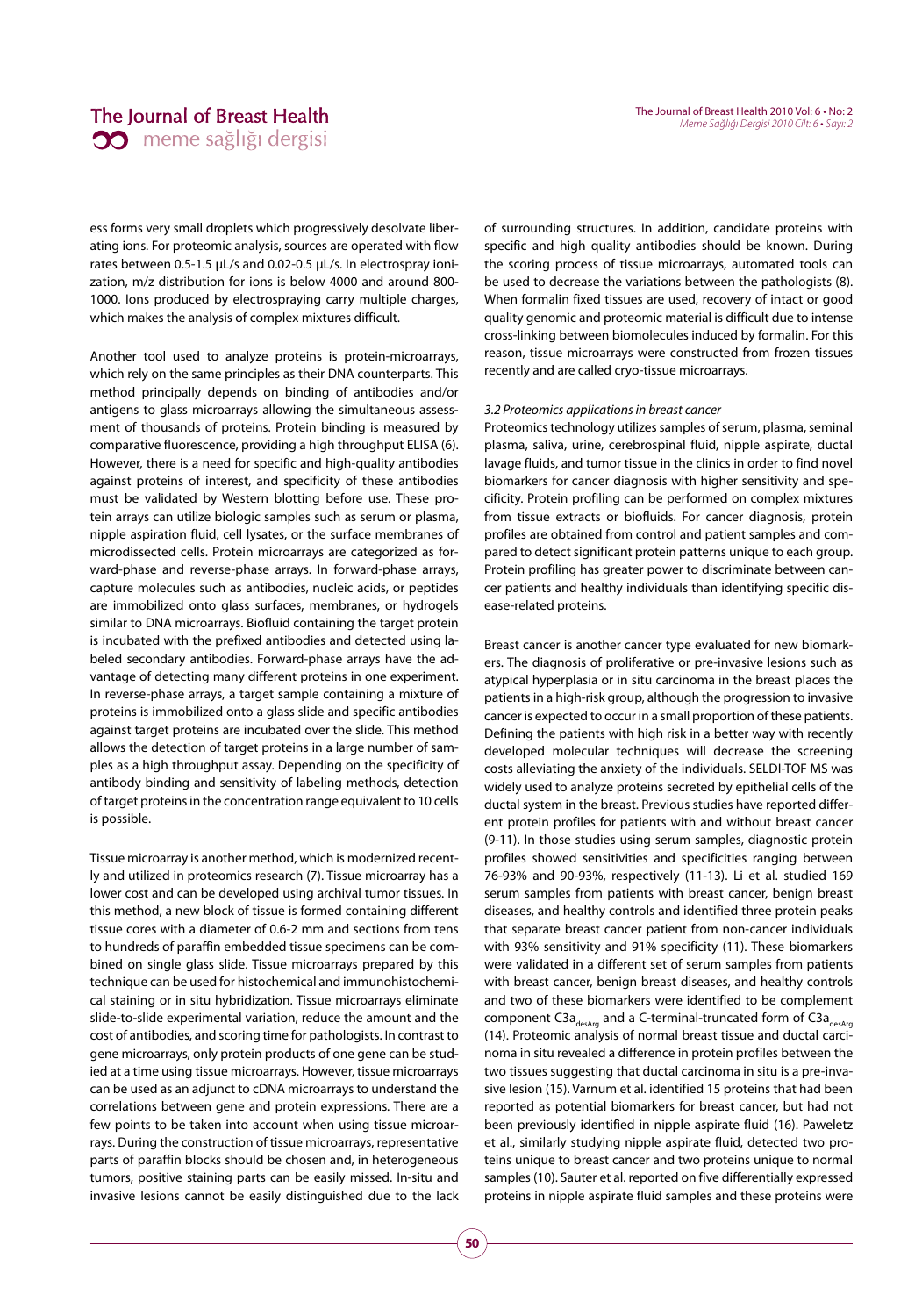present in 75-84% of breast cancer patients in contrast to 0-9% in healthy controls (9). In another study, nipple aspirate fluids from breast cancer patients were compared and no significant differences were identified in protein expressions between the breast with intact breast carcinoma and the contralateral non-cancerous breast (17). However, nipple aspirate fluid analysis revealed several peaks that differentiate between both breasts of the cancer patients and healthy individuals. Li et al., in another study, using nipple aspirate and ductal lavage fluids, identified three protein peaks, which differentiate breast cancer patients from high-risk women. These peaks were found to correspond to human neutrophil peptides 1 to 3 and persistent elevation of these peptides in high-risk women may imply early onset of breast cancer (18). Besides their functional activities in antimicrobial immunity, human neutrophil peptide expression has been shown in various tumor tissues and cell lines affecting tumor growth in a concentration dependent manner (18). Acetyl-LDL receptor is another biomarker related to early diagnosis of breast cancer. Its decreased concentration in nipple aspirate fluid compared to normal breasts indicates a strong likelihood of breast cancer or precancerous lesions. Similarly, a concentration difference of this protein between the two breasts of an individual may indicate the presence of breast cancer in the breast with lower concentration. Recently, protein profiling from serum samples was reported to differentiate highly suspicious lesions on mammography, which will result in a decrease in the number of unnecessary breast biopsies (19).

# **4. Conclusion**

There are several obstacles to be addressed before genomics and proteomics reach an optimal yield and be beneficial for the patients. The requirement of fresh or frozen tissue samples to protect and obtain high quality genetic material to use in high-throughput techniques limits their wide spread use. The facilities for immediate freezing of tissue samples are not readily available in all hospitals. Establishment of high quality sample banks with databases containing information about all clinical and histopathological characteristics of the patients will help to collect uniform samples and data in clinical trials. Developing better techniques in order to utilize paraffin-embedded tumor tissue can be another way to circumvent this problem. Several groups are working on isolating RNA from paraffin-embedded tissue sections and studying gene expression by microarrays and RT-PCR (20,21). Recently developed LCM technique is used to obtain tissue samples from paraffin-embedded tissue sections and it increases the probability of getting more homogenous cell populations for genomic and proteomic studies (22). During this procedure, tumor cells can be isolated from other cells in the tissue and tumor cell specific gene expressions are shown by microarrays. However, with LCM, data from stromal and other surrounding cells should be analyzed separately, increasing the cost of the study. LCM also increases tissue processing time and manipulation. It is feasible to reach the appropriate results without employing LCM, if a molecular signature to use as a biomarker is investigated. However, if the goal of the study is to identify the biological differences between pre-malignant, pre-invasive, and invasive cells, LCM is necessary for precision on cell type (23). Although LCM method can overcome the heterogeneity of cancer tissue samples, an alternative way could be to compare expression profiles of macro dissection samples with those of cell lines representing the different cancer types, namely virtual micro dissection (24). In addition, the amount of material required for the experiments should be kept to a minimum due to limited sources and this could be achieved as improvements in nanotechnology provide better instruments. Besides from technical issues, careful experimental design, clearly defined outcomes, and a large enough sample size for independent validation of the data will help to overcome the problems encountered in genomic and proteomic research. In addition, there are several limitations specific to proteomics platforms. Tissue and protein microarrays can only be used if specific antibodies for the candidate proteins are available. Proteomics is an evolving field for which procedures and equipments lack the type of standardization, which was achieved in microarray gene expression studies.

Another issue is the processing of the large amount of data obtained from the use of high-throughput techniques in both genomics and proteomics. Statistical data analyses are tremendously challenging. The number of measured variables always outnumbers the number of samples evaluated. In order to minimize the problems in statistical analyses, acquired data must be filtered according to the goals of the researcher. Development of methods for statistical evaluation, normalization, and filtering of the data are all areas of active research. Although the development of specialized software is continuing, there is also a need for expert statisticians in this field. Collaborations should be established between researchers across disciplines for producing, storing, analyzing, and interpreting the data obtained from various experiments. Formation of centralized databases containing information on molecular characteristics of individual tumor types will help to reach already available data and may save time and resources during research.

Finally, cost of the high-throughput techniques is another prohibitive factor, which prevents them from gaining access to most of the laboratories. The accessibility to these tools is increasing rapidly and complexity and cost are likely to improve with the development of next generation of tools. Exquisite quality controls are required to optimize the results. Currently, advances in cancer diagnostic methods are integrated into clinical practice in a slow and uneven fashion.

Genomics and proteomics should be recognized as complementary fields of investigation in cancer diagnosis and strengths and weaknesses of each individual technology should be balanced to obtain maximum benefit. From all the work done until today, it is clear that genomics and proteomics have generated a considerable amount of data for breast cancer diagnosis. However, results obtained from previous studies must be validated, refined, and extended and the relevance of these data for clinical practice still has to be established. Integration of genomics and proteomics technology into clinical trials and practice could lead to individu-